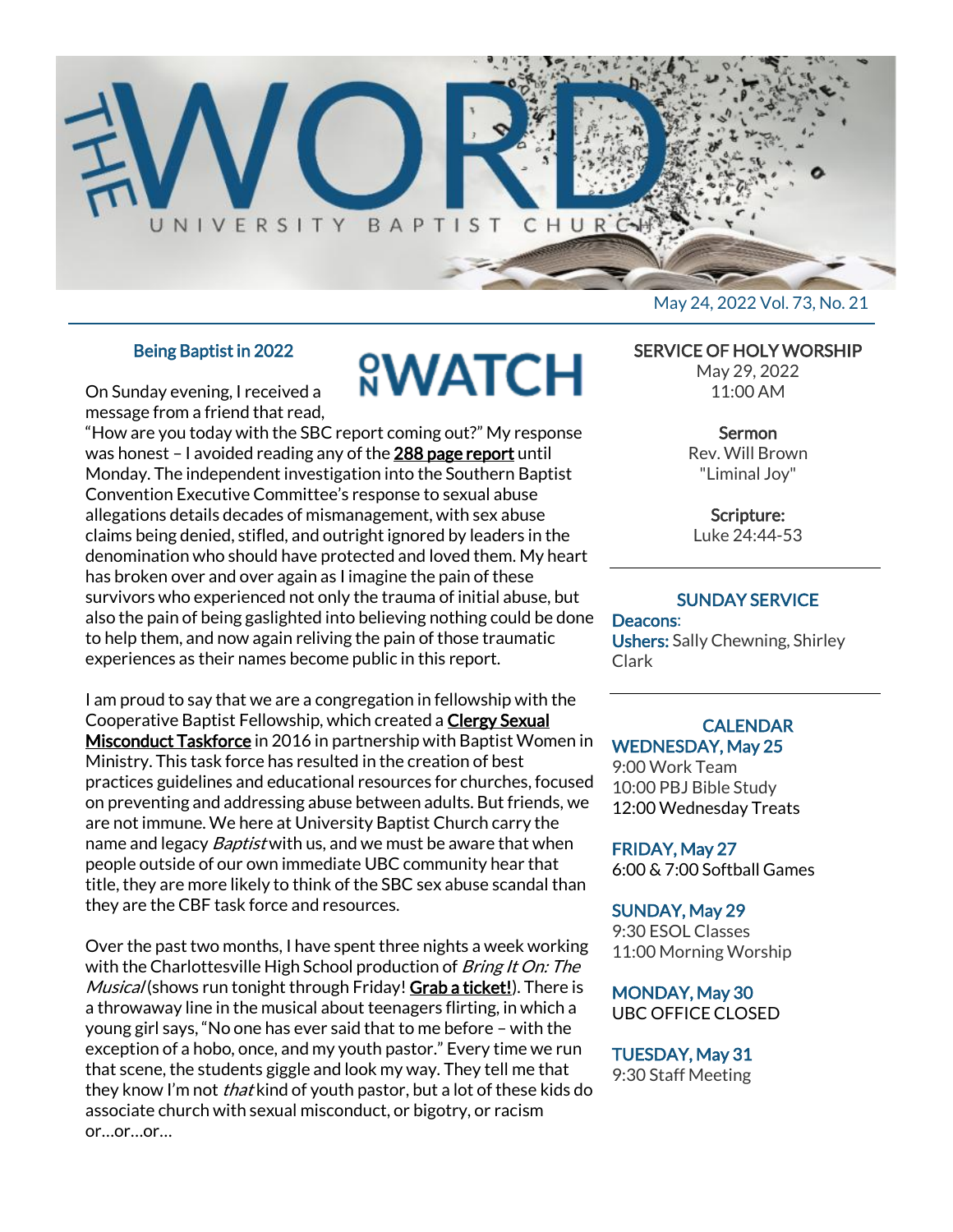Friends, the Church across the USA and across the world has inflicted a lot of harm and abuse upon vulnerable people. The report this week is only one example, and we have to learn to sit in the grief and lament with those who have been hurt. But let us not grow weary in doing good! (Gal. 6:9) Perhaps the many hours I have spent with those CHS theater kids has helped to change their perspective on youth pastors just a little bit. Perhaps the time we spend on our front walk handing out ice cream cones helps UVA students see us as a bit more welcoming than they thought Christians might be. Perhaps the ways we reach out into our community can help to heal the damage, giving people positive associations with the word *Baptist*. How can you participate in adding positive associations to the reputation of Christians? How can we at UBC work to be agents of healing in the midst of this swirling scandal?

With love and hope, Val

## Wednesday Cookout CANCELED

Please note, we will not be having a dinner or program this Wednesday night. We may reschedule this event for later in the summer.

### HAPPY BIRTHDAY!!

Join us in wishing some of our church family a Happy Birthday next week! June 2: Jenny Price

#### Prayer Concerns

Georgia Anne Wood is recovering from heart surgery at UVA.

Bob Badgett, former Associate Minister for Education at UBC, is recovering in a hospital in Georgia after a heart attack this weekend.

#### Volunteers Needed

Sign up to help us give out ice cream each Wednesday! Click [this link](https://r20.rs6.net/tn.jsp?f=001USyljmSHfSrMhfai5DnkTi84Tls-42KmQhOdAcdgpfrTbwVjLlLFxyvX2t_dXSaBky0bQ7gUP3sJpQKzP203yAws9RlVD4dLQ8czi5b-ZpMi0hXONfhXRp4sb0wDoGyGDYnj_YWYEri3Qyy-dq3m4EZ6j2b5HR0z57841EETe_3ktfw4RfDBQ78UJllOTMgXO3hmMaN5RkENCjj_qYEgJcss_QBFNi_yQOvIs8kk6bUUV9zVXgsFCvhxjNXdp1T2&c=2Kx8q-GG5VMCH-wpI01TnsuI4kM5dJfNt9c_4KAZ9tHTLMlq43Zf7Q==&ch=74aDFdi-1rML_HS4-HYjfinN5tGCpEGcMFpICDb6xGv1JOsbrVCQqA==) to add your name and join us between 12:00 and 2:00 PM on the front steps at UBC. Contact Will Brown if you have any issues with the link.

#### New Sanctuary Piano

As we prepare for the arrival of our new sanctuary piano in June, we want to extend a hearty *thank you* to all those who have made the purchase of this piano possible! The total cost of the new-to-us Steinway Model B piano is approximately \$90,000. We are blessed to be able to purchase this piano without diverting any of our 2022 annual budget toward the cost. The largest portion of the funds are coming from individual donors in our congregation who pledged directly toward this project. Another \$15,000 has been pledged by the Jubilate Alumni Association. The remaining funding, approximately \$30,000, will be drawn from the Harry Clause Trust, donated to UBC in 2018.

As we look toward the arrival of the new piano, we are pleased that Barbara Taylor Moore has agreed to arrange a small concert later this summer to show off what the new instrument can do! (Date to be announced soon.) We hope that this concert will be an opportunity for many of the musicians in our congregation to share their talents with us through a wide variety of musical genres. If you are a pianist who is willing to share a piece in this concert, please reach out to Barbara.

#### Save the Date - Town Hall June 22

Please mark your calendars for a Town Hall meeting on Wednesday, June 22 at 6:00 PM. The purpose of this meeting will be to update the congregation on progress concerning JARC (the periodic review of our Constitution and Bylaws), the Music Minister Search Committee, and to hear a brief report from Matt about his writing leave this spring.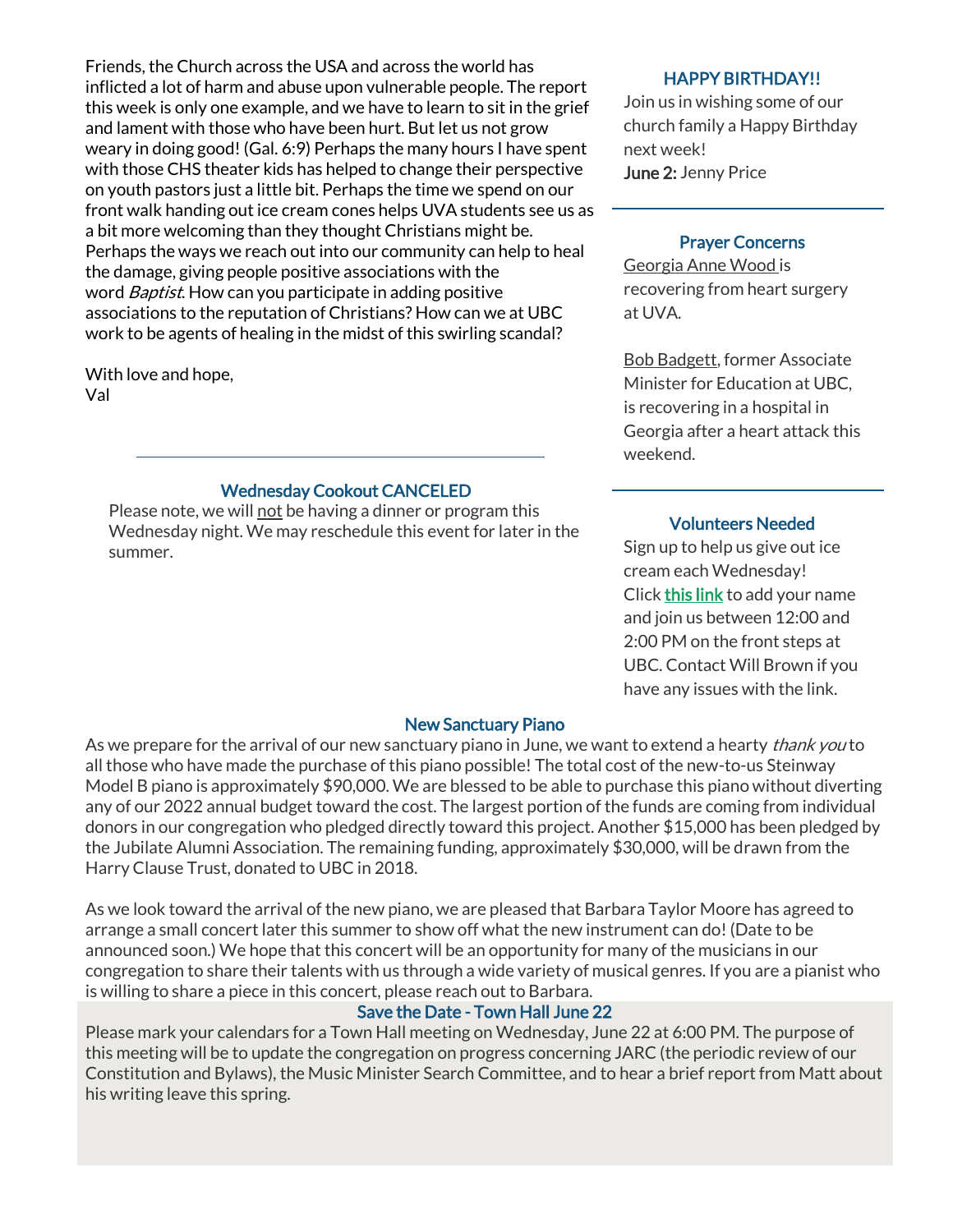## Vacation Bible School!

Vacation Bible School registration is open! VBS will be held Tuesday-Friday, June 14-17, from 8:30 until 12:00 each day. Children age 4 through fifth grade are welcome to register **HERE**. Please share this like with your family and friends! If you'd like to volunteer with VBS, please talk with Erin Brown.

## Soles for Souls Program End

After several years of hosting the Soles for Souls donation bin next to our playground, the Soles for Souls organization has ended their collection of shoes and clothing in Virginia. While we are sad to see this program end, we thank you for your donations for what was a very successful program for our community.

## Office Staff Changes

As we make adjustments in the office due to the departure of our Financial Secretary, we will have a group of volunteers assisting with answering the phones and handling day to day tasks. Thank you to everyone who has jumped in to help already! Anyone else interested in signing up to help in the office can contact Val Fisk for a link to the sign up sheet.

Please email correspondence about financial matters to Richard Vaughan at [treasurer@universitybaptist.org.](mailto:treasurer@universitybaptist.org) Please email general correspondence to **[office@universitybaptist.org](mailto:office@universitybaptist.org)** and the appropriate staff person will respond to you. Articles, updates, and announcements for the newsletter can be directed to Val Fisk [vfisk@universitybaptist.org.](mailto:vfisk@universitybaptist.org)

# **Mill's Community Will the Corner**

Circle of Caring: Small Jobs and Transportation Team For years, the deacon-led Circle of Caring ministry has provided support and care to members of our

congregation and the wider community. Often this ministry happens behind the scenes, so we would like to highlight some of their stories in the newsletter. For instance, the Small Jobs and Transportation Team provides exactly what the name implies: help with small jobs around the house and transportation to church, doctor's appointments, etc. Pictured here is a railing recently installed by Team member Larry Johnson at the home of Jeanne Nye. Do you have a need around the house that could be addressed by one of our volunteers? Please talk to a minister or contact the church office. If you'd like to join the team, you can reach out to the Team Leader, Daniel Harper, or speak with our church staff. We'd love to have you join in this ministry!





## A Week at Duke

Last week I (Will Brown) spent the week in Durham as part of my Doctor of Ministry program at Duke Divinity School. It was an intense but stimulating week, filled with reading, lectures, worship, and conversation with other ministers about the challenges and opportunities of our contexts. After pivoting to Zoom in January because of the omicron wave, this was the first time back in person since the program began in August. Sharing this experience in person was such a joy. The upcoming summer semester's classes will include a course on Strategy and Vision, a Spiritual Formation seminar, and a history course entitled, "Ecclesial Leadership, An Historical Perspective: From Ambrose of Milan to Martin Luther King, Jr." Thank you, UBC, for supporting me in my studies, as I seek to bring insights from this program into my ministry here in Charlottesville.